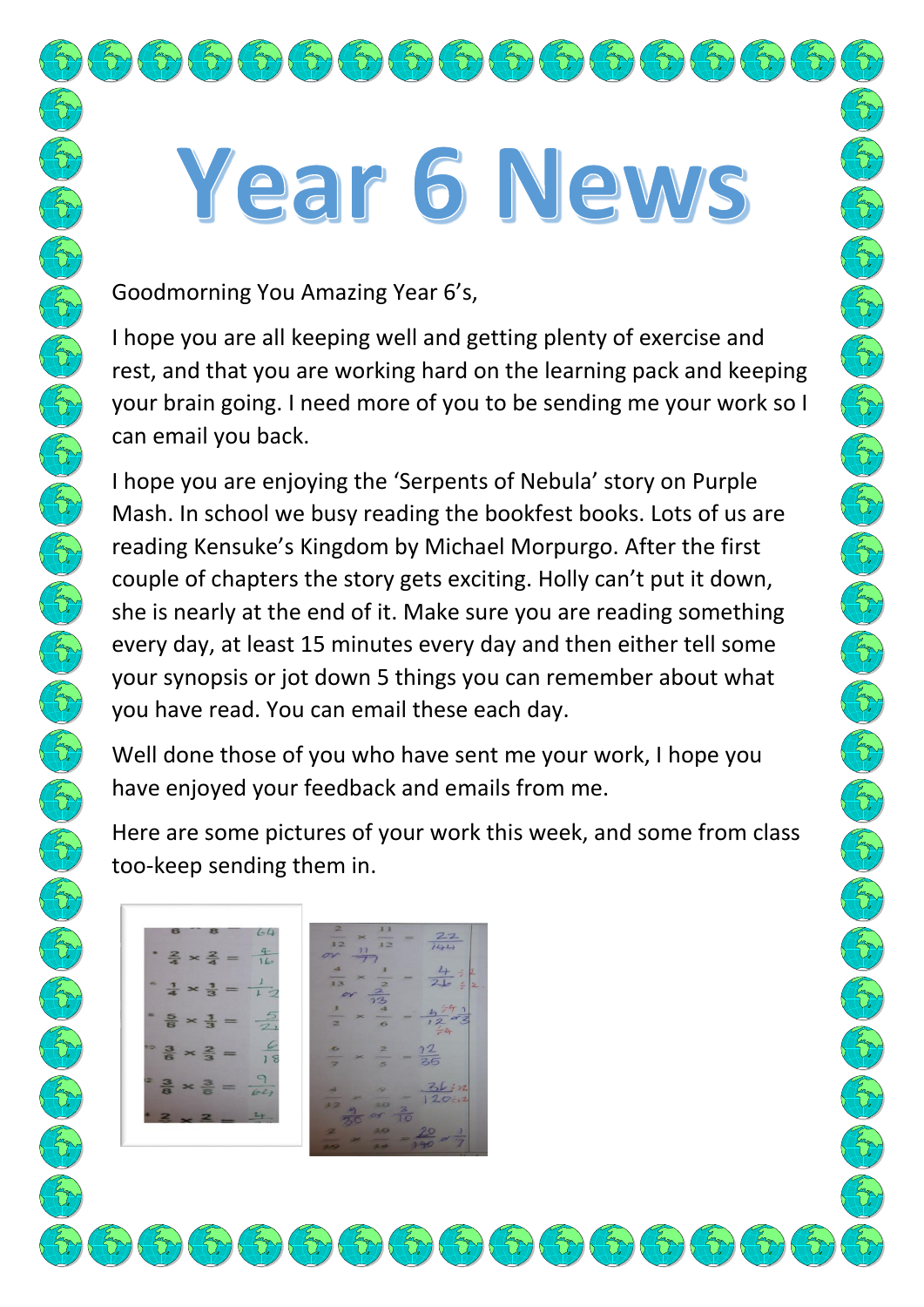Spelling National National Direction Direction Inaction Inaction Antisocial Antisocial Advanced Jacquescum Labouration Politic ion Station Station Especially Especially Eplanation Explorant Expo Comprehension Comprehension Terranion Tension Permission Pennicsion Admission Admission Progression Progression Possesion Possesion Consession Consession Explosion Folosion

**Contractor** 

**Contract Contract Contract Contract Contract Contract Contract Contract Contract Contract Contract Contract Contract Contract Contract Contract Contract Contract Contract Contract Contract Contract Contract Contract Contr** 

**Company** 



top of the  $u_{\alpha}$ 

E

**CARL SCRIPTION** 



 $\mathcal{L}(\mathbf{t})$ 

E

 $\begin{pmatrix} 2 & 1 \\ 1 & 1 \end{pmatrix}$ 

E

Porton R.

FOR

 $\sqrt{2}$ 

Porter

**Contract Contract Contract**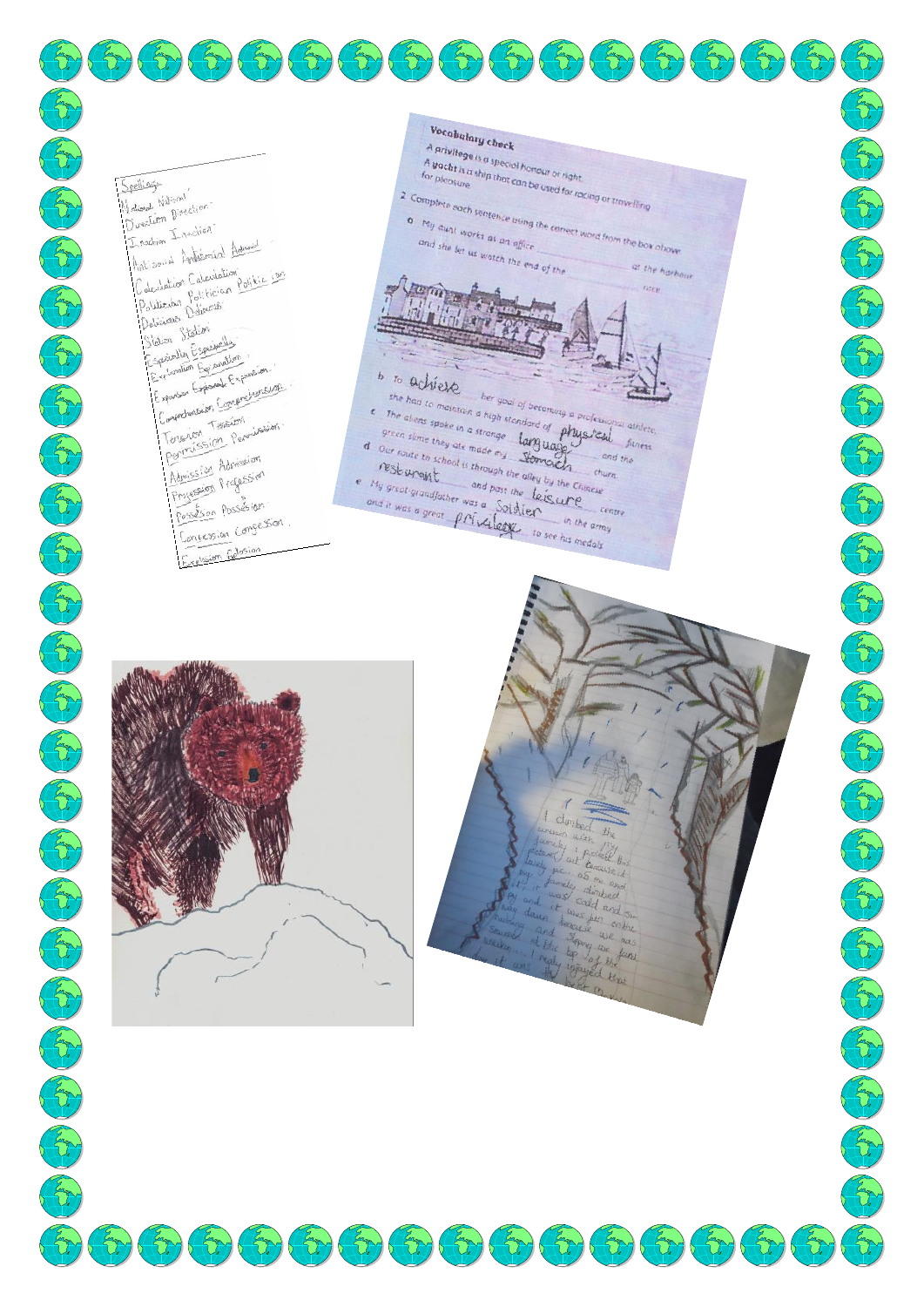

## **Top Learning Tips**

Did you get the map labelled correctly?



We have been learning that lines of latitude go around the Earth (we have remembered that by saying Latitude is 'fatitude'- like the Earth has a big round belly!) and Longitude go lengthways. (long from top to bottom)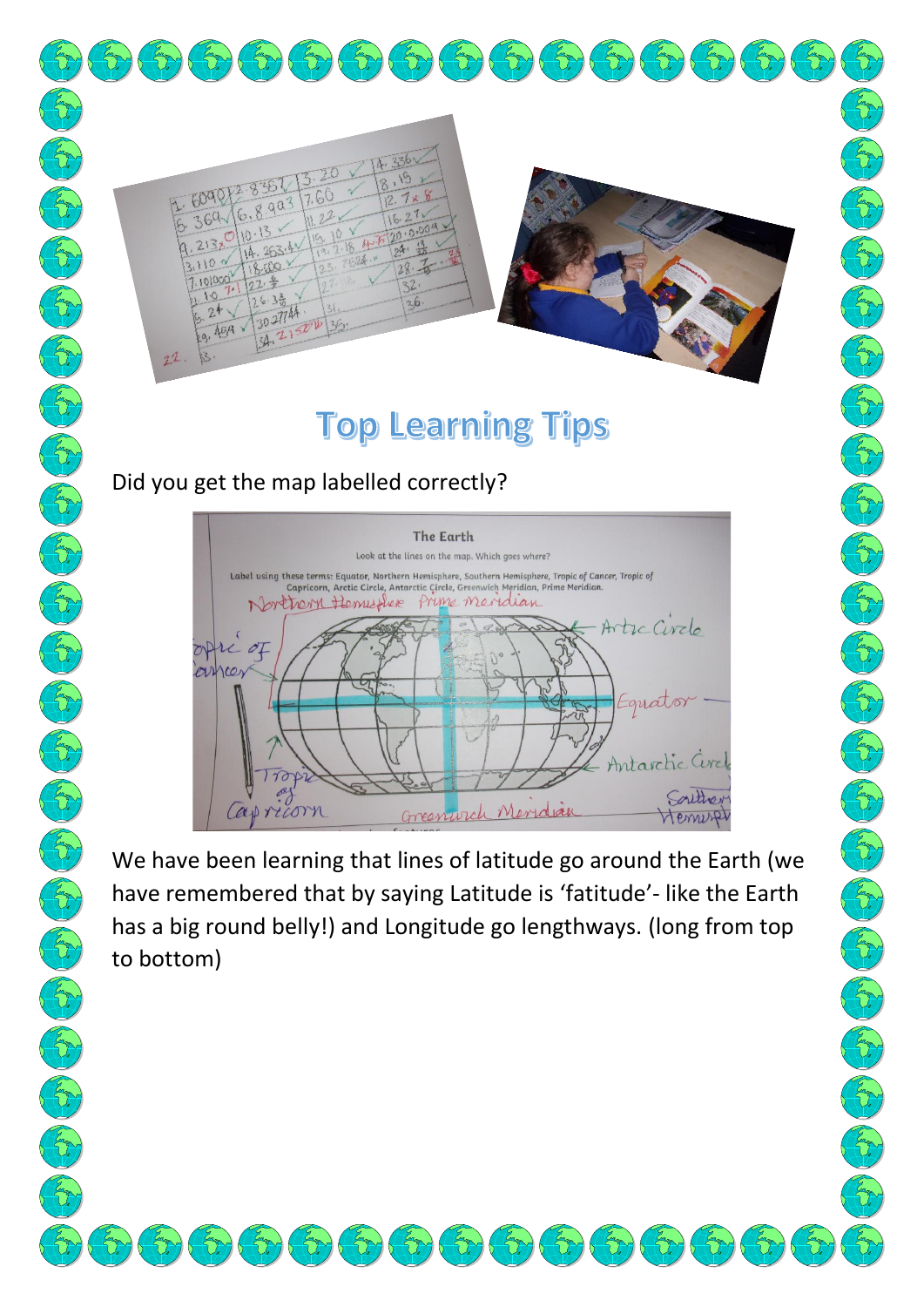

## [An audience with Neil Armstrong 2011](https://www.youtube.com/watch?v=KJzOIh2eHqQ)

Click on the link above or search it.

This is an amazing interview with Neil Armstrong the year before he died. It has lots of actual footage of his amazing mission to the Moon, and you learn a lot from him to include in your biographies. We are still planning our biography, in next times learning packs there are some tasks to complete that will help you write the best biography, doing this valuable research first is vital though…not to mention really exciting. Try and watch this as will help with the rest of the work we do this term.

*I am looking forward to getting some more of your work. Keep those clever year 6 brains working! Make sure you are being kind to everyone at home and helping out where you can. Remember to tell the people who are looking after you and helping you that you love them and remember to say Thank you!*

*To end with here is our class joke for this letter...are you ready it is a bit cheesy!* 

- . There's a fine line between a numerator and a denominator... But only a fraction would understand.
- What did the spelling book say to the math book? "I know I can count on you!"

 $\{\tau\}\{t\}$ 

I told you cheesy!

Take care of yourself and send me your work! Love from Mrs Lambie

 $\left\langle \left\langle \right\rangle \right\rangle$